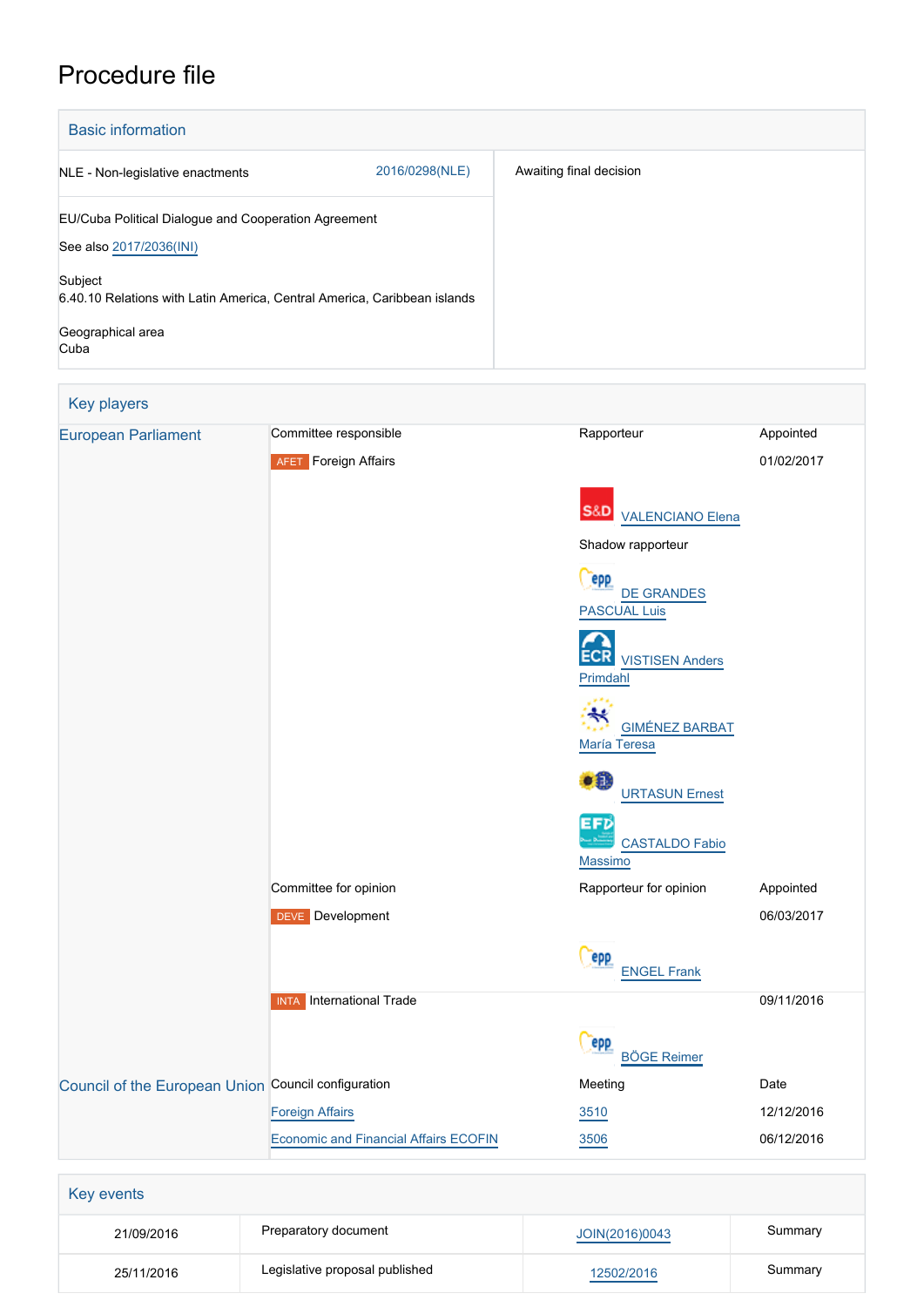| 12/12/2016 | Debate in Council                                                  | 3510         |         |
|------------|--------------------------------------------------------------------|--------------|---------|
| 15/12/2016 | Committee referral announced in<br>Parliament                      |              |         |
| 20/06/2017 | Vote in committee                                                  |              |         |
| 22/06/2017 | Committee report tabled for plenary, 1st<br>reading/single reading | A8-0232/2017 | Summary |
| 04/07/2017 | Debate in Parliament                                               |              |         |
| 05/07/2017 | Results of vote in Parliament                                      |              |         |
| 05/07/2017 | Decision by Parliament                                             | T8-0296/2017 | Summary |

| <b>Technical information</b> |                                                                                                                                                                                                                                               |
|------------------------------|-----------------------------------------------------------------------------------------------------------------------------------------------------------------------------------------------------------------------------------------------|
| Procedure reference          | 2016/0298(NLE)                                                                                                                                                                                                                                |
| Procedure type               | NLE - Non-legislative enactments                                                                                                                                                                                                              |
| Procedure subtype            | <b>Consent by Parliament</b>                                                                                                                                                                                                                  |
|                              | See also 2017/2036(INI)                                                                                                                                                                                                                       |
| Legal basis                  | Treaty on the Functioning of the EU TFEU 209-p1; Treaty on the Functioning<br>of the EU TFEU 207; Treaty on European Union TEU 37; Treaty on the<br>Functioning of the EU TFEU 218-p8-a2; Treaty on the Functioning of the EU<br>TFEU 218-p6a |
| Stage reached in procedure   | Awaiting final decision                                                                                                                                                                                                                       |
| Committee dossier            | AFET/8/07965                                                                                                                                                                                                                                  |

#### Documentation gateway

| Preparatory document                                               |             | JOIN(2016)0043 | 21/09/2016 | <b>ECHR</b> | Summary |
|--------------------------------------------------------------------|-------------|----------------|------------|-------------|---------|
| Document attached to the procedure                                 |             | JOIN(2016)0042 | 21/09/2016 | <b>ECHR</b> |         |
| Legislative proposal                                               |             | 12502/2016     | 25/11/2016 | <b>CSL</b>  | Summary |
| Document attached to the procedure                                 |             | 12504/2016     | 25/11/2016 | <b>CSL</b>  |         |
| Committee draft report                                             |             | PE599.562      | 27/03/2017 | <b>EP</b>   |         |
| Amendments tabled in committee                                     |             | PE603.099      | 25/04/2017 | EP          |         |
| Committee opinion                                                  | <b>DEVE</b> | PE602.772      | 30/05/2017 | <b>EP</b>   |         |
| Committee opinion                                                  | <b>INTA</b> | PE604.521      | 31/05/2017 | EP          |         |
| Committee report tabled for plenary, 1st<br>reading/single reading |             | A8-0232/2017   | 22/06/2017 | EP          | Summary |
| Text adopted by Parliament, 1st<br>reading/single reading          |             | T8-0296/2017   | 05/07/2017 | EP          | Summary |

## EU/Cuba Political Dialogue and Cooperation Agreement

PURPOSE: to conclude, on behalf of the European Union, the Political Dialogue and Cooperation Agreement between the European Union and its Member States, of the one part, and the Republic of Cuba, of the other.

PROPOSED ACT: Joint Proposal for a Council Decision.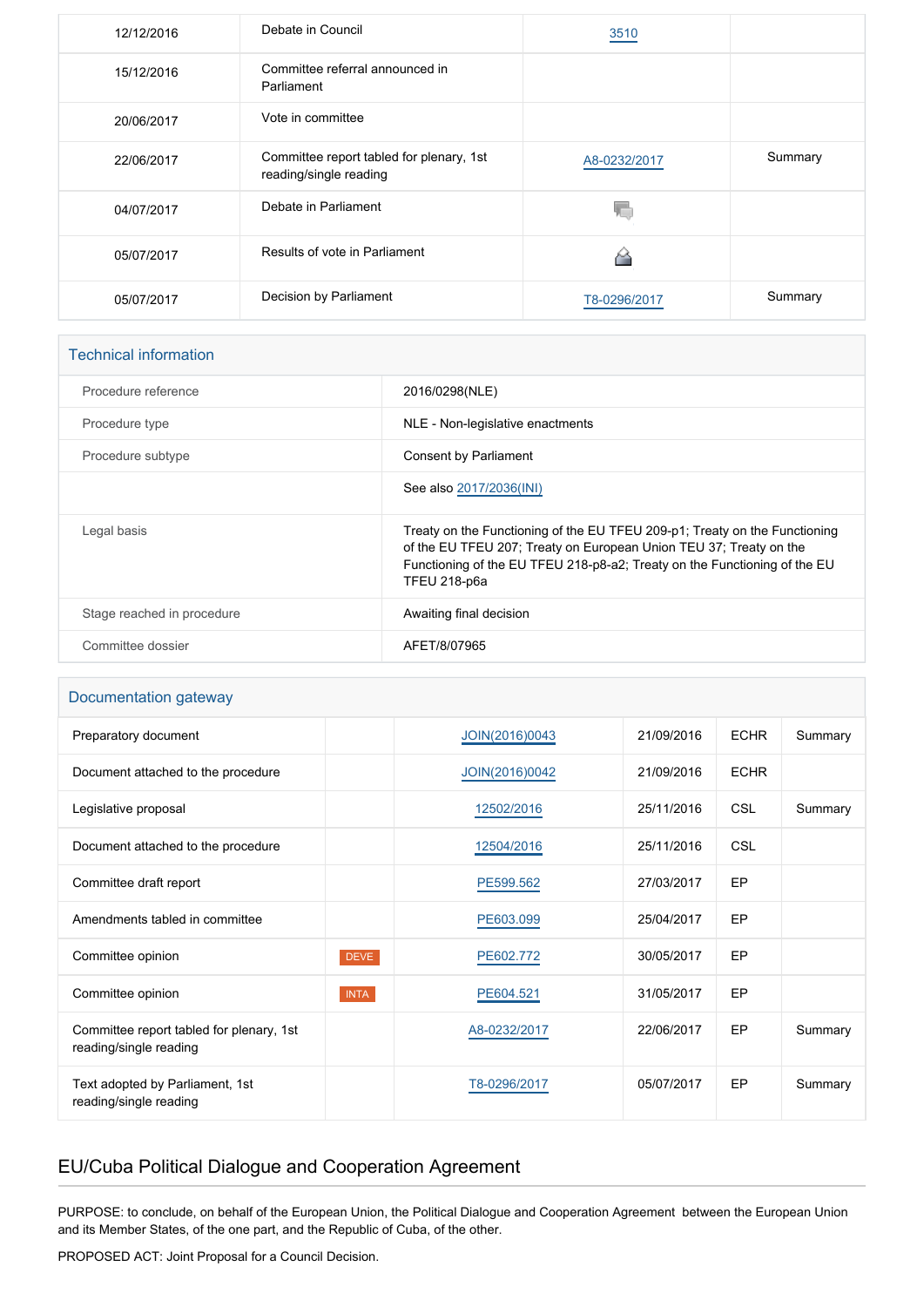ROLE OF THE EUROPEAN PARLIAMENT: Council may adopt the act only if Parliament has given its consent to the act.

BACKGROUND: relations between the European Union and Cuba are currently governed by the [EU's Common Position 96/697/CFSP](http://eur-lex.europa.eu/legal-content/EN/TXT/PDF/?uri=CELEX:31996E0697&from=EN) of 2 December 1996.

On 10 February 2014, the Council adopted a Decision authorising the Commission and the High Representative of the Union for Foreign Affairs and Security Policy to open negotiations for a Political Dialogue and Cooperation Agreement (PDCA) between the European Union and its Member States, of the one part, and the Republic of Cuba, of the other part.

The negotiations began on 29 April 2014 and were concluded after seven rounds in March 2016. The Agreement was initialled on 11 March 2016 in Havana, in the presence of the High Representative and the Commissioner for International Development and Cooperation.

The European Parliament was also kept informed throughout the negotiations.

It is now necessary to approve the Agreement.

CONTENT: the Commission proposes that the Council approve, on behalf of the Union, the Political Dialogue and Cooperation Agreement between the European Union and it Member States, of the one part, and the Republic of Cuba, of the other part is hereby approved on behalf of the Union. The Agreement should supersede Common Position 96/697/CFSP.

The PDCA is the first bilateral agreement between the EU and Cuba. It aims to consolidate and strengthen links between the parties in the areas of political dialogue, cooperation and trade, on the basis of mutual respect, reciprocity, common interest and respect for their sovereignty.

The relationship will be geared to supporting the modernisation of the Cuban economy and society, cooperating bilaterally and in international fora with a view to strengthening human rights and democracy, countering discrimination and achieving the sustainable development goals.

The Agreement builds essentially on a three-pillar structure:

- political dialogue: the relevant provisions cover a range of policy areas, including human rights, small arms and light weapons, disarmament and non-proliferation of weapons of mass destruction, terrorism, serious crimes of international concern (including the International Criminal Court), unilateral coercive measures (i.e. US embargo), combating the production, trafficking and consumption of illicit drugs, combating racial discrimination, xenophobia and related intolerance, and sustainable development;
- cooperation and sector policy dialogue: these provisions cover a very wide range of areas for future cooperation, including political and legal (governance and human rights, justice, citizen security and migration), social, environmental, economic and developmental issues. Particular attention is also given to regional (Caribbean and Latin American) integration and cooperation;
- trade and trade cooperation: this part codifies the conventional (WTO-related) basis for EU-Cuba trade. In addition, it includes provisions on trade facilitation and cooperation in areas such as technical barriers to trade and standards, with a view to improving the prospects for deeper economic relations. It also includes a clause envisaging the future development of a stronger framework for investments.

The Agreement also establishes an institutional framework composed of a Joint Council and a Joint Committee and includes a provision on the fulfilment of obligations. The Agreement is concluded for an unlimited period and can be terminated at six months? notice.

#### EU/Cuba Political Dialogue and Cooperation Agreement

PURPOSE: to conclude, on behalf of the European Union, the Political Dialogue and Cooperation Agreement between the European Union and its Member States, of the one part, and the Republic of Cuba, of the other.

PROPOSED ACT: Council Decision.

ROLE OF THE EUROPEAN PARLIAMENT: Council may adopt the act only if the European Parliament has approved it.

BACKGROUND: the Political Dialogue and Cooperation Agreement between the European Union and its Member States, of the one part, and the Republic of Cuba, of the other part was signed, subject to its conclusion at a later date. The Union and Cuba are committed to consolidating and strengthening their relations in the areas of political dialogue, cooperation and trade on the basis of mutual respect, reciprocity, common interest and respect for the sovereignty of the Parties.

The Agreement must now be approved

CONTENT: the draft Council decision is aimed at approving, on behalf of the Union, the Political Dialogue and Cooperation Agreement between the European Union and its Member States, of the one part, and the Republic of Cuba, of the other part.

For more details on the content of the Agreement, please refer to the summary of the initial joint proposal of the Commission and the High Representative of the Union for Foreign Affairs and Security Policy, of 21.09.2016.

#### EU/Cuba Political Dialogue and Cooperation Agreement

The Committee on Foreign Affairs adopted the report by Elena VALENCIANO (S&D, ES) on the draft Council decision on the conclusion, on behalf of the Union, of the Political Dialogue and Cooperation Agreement between the European Union and its Member States, of the one part, and the Republic of Cuba, of the other part.

The committee recommended the European Parliament to give its consent to the conclusion of Agreement.

As a reminder, the Political Dialogue and Cooperation Agreement, which the EU signed with Cuba in December 2016, defines general principles and objectives for the relationship between the EU and Cuba. It builds essentially on three main chapters:

political dialogue on issues such as human rights, small arms and disarmament, migration, drugs, fight against terrorism, and